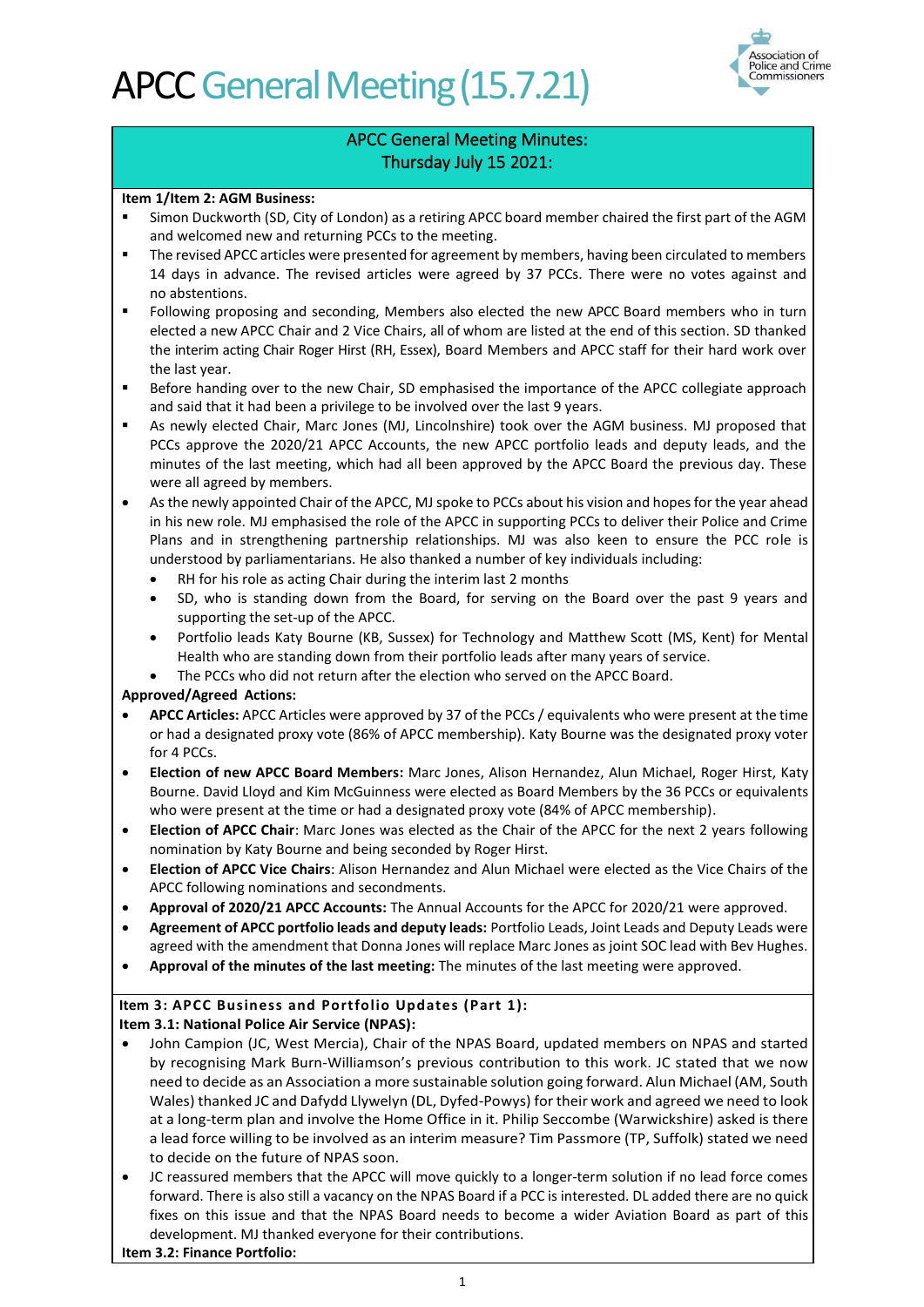

- RH (APCC Finance Lead) updated members on the CSR process which is also being supported by some of our OPCC CEOs and CFOs. We need to involve our NPCC counterparts and for new portfolio leads to channel information into the submission for the APCC. The Home Office recently sent a request for financial information which we forwarded onto PCCs but this needs to come back via the APCC for review by July 23<sup>rd</sup> as an important element of the evidence building for this submission.
- The Home Office will be holding a feedback session on the CSR which RH and Alan Billings (AB, Deputy Finance Lead) will be attending. PCCs must include costs relating to fleet, estates, expanding skills capability, and learning and development of new recruits. Additional funding will be included in the submission including for VAWG, CJ, Local Policing and tackling drugs. The APCC do not want to see the precept used to finance pressures such as pensions and are aware that the Home Office and the Treasury are looking for cashable savings.
- RH reported on funding formula work which will be led by a Senior Sector Group that will include 3 PCCs (RH; AB; MJ) who can provide a balance of police force area perspectives. The working timeline for this work is 2023/24. In response to PCC comments RH will include work relating to victims, specialist capabilities, prevention and freeports will be included in this submission.

### **Item 4: Keynote from Lord Chancellor followed by Q & A:**

- The Lord Chancellor (LC) congratulated the 22 new PCCs following the local elections. He noted the collaborative spirit demonstrated by PCC over the pandemic with the priority of keeping people safe and protecting the public, acknowledging the important role PCCs have to play.
- Getting courts moving at pace is a priority as it means we can deliver justice quickly. However, the national picture does not reflect what is happening regionally, for example great gains have been made in places like Wales. He said that the reduction in cases going through the Crown Court with cases in recent weeks is encouraging alongside the considerable reduction of those in the Magistrates. PCCs have been a real influence in this space.
- However, we cannot be complacent and must work to improve things for victims. No limit has been set for Crown Court sitting days meaning judges can work through cases quicker. Local Criminal Justice Boards are also a forum for improving justice at a local level for victims. There is a need for sharing best practice, ensuring victims received best practice wherever they live.
- The LC noted his commitment to improving the data landscape and supporting data sharing. A high-level data group across MoJ and Home Office has been established with an action plan to oversee data work. PCCs insights into data will be invaluable.
- The LC gave a commitment to pressing the Treasury though the next Spending Review to ensure that victims get the support they need through funding.
- There is a high risk of victim attrition linked to the CC backlogs, particularly for victims of rape and sexual violence. A multi-agency response is crucial in helping victims to stay engaged in the process and PCC lead the way. The LC would appreciate PCC engagement with the new Victims' Code; the Victims' Bill will set out the 12 rights in the Code and the MoJ will work with the APCC in the run up to the consultation.
- The LC acknowledged the failings in the way rape cases have been handled, noting the end to end review into rape, published in June. An action plan has been developed with partners: the aim is to return to 2016 rates of prosecution; the development of a joint working culture between CPS and Police; the limit to information required from victims; and a reduction in the time victims will have to go without their mobile phone.
- He said that it is vital that we protect the public to stop them becoming victims in the first place and reduce the number of people committing crime; to tackle crime we must tackle reoffending. The LC noted the investment in Probation, with a record number of probation service recruits. The Unified Probation Service is also built on collaboration between partners which will cut the cycle of reoffending. PCCs will be able to support here, having experience of commissioning services targeted at specific groups.
- The LC closed by stressing the government's aim to build back safer, though collaboration and cohesion. He believes in PCCs as they are both grounded in, and serving, their local communities.

**Q & A:**

- David Lloyd (DL, Hertfordshire), APCC CJS Lead, expressed PCCs thanks for the endorsement of the role of PCCs and LCJB chairs, the commitment to data sharing and working together on the CSR. He asked the LC to comment on disproportionality and how we deal with it across the country?
- The LC thanked DL for representing PCCs on the National Criminal Justice Board. In response to the question, he commented that each part of the system has its own responsibility and acknowledged that there are real pressures across the system. He noted that there is very good practice across the country, highlighting the cases in Wales where multiple partners have been bought together to bring only those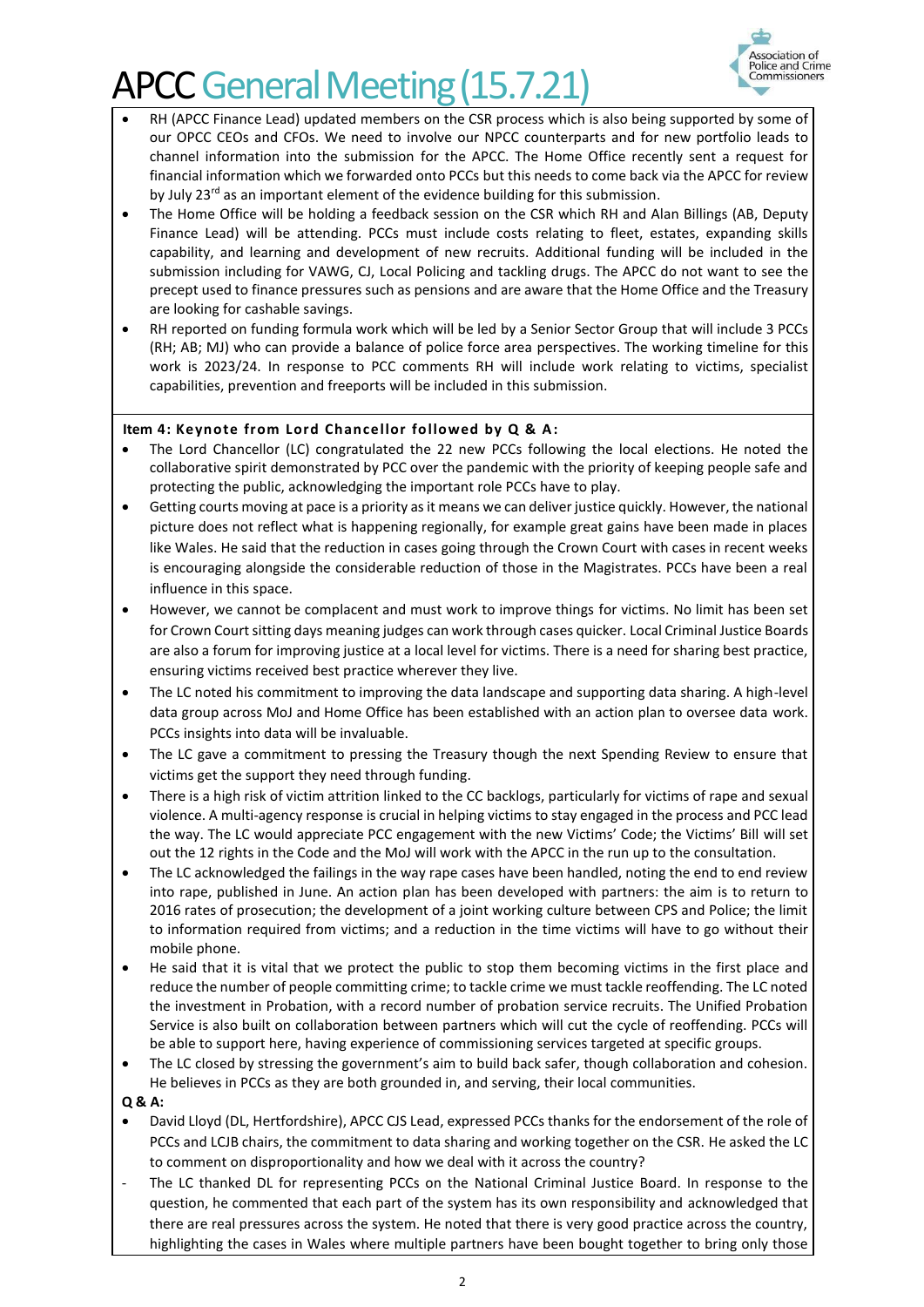

cases that really need to go to court down that route. He acknowledged that for places like London, the picture is very complex, for example, here there are far less guilty pleas meaning more cases go through the court system. We therefore cannot look just at the national picture but must drill down to look at best practice and see what we can learn.

- Alison Hernandez (AH, Devon and Cornwall) gave the example of work that the South West region has undertaken to deliver housing as a good example of best practice. She is looking to roll this out further.
- The LC agreed it was an excellent example and something he would like to see rolled out more widely.
- Jeff Cuthbert (JC, Gwent) noted the work undertaken in Gwent to develop the Victim' hub model which aims to share information with victims in a timely manner. He supported both best practice and information sharing.
- The LC noted the togetherness demonstrated by Gwent and welcomed the support for data sharing. The Victims' Hub sounds like a very good scheme.
- TP thanked the LC for pressing the Treasury on funding for Victims and asked for an update on the CJS Royal Commission.
- The LC thanked PCCs for getting the funds out for victims. He noted the pause to the CJS Royal Commission due to the more immediate and pressing issues presented by Covid-19. Pausing will allow time to reflect more fully on the system at the right time.
- Sophie Linden (MOPAC) emphasised the need for sustained investment on RASSO where there are delays. We need additional investment on ISVA and IDVAs consolidated to multi-year settlements so we can properly commission, plan and ensure that demand and complexity can be better met this way. In London specifically, there is a lack of capacity in the courts and greater investment is needed. Though co-commissioning in probation is very welcome, more flexibility in delivering contracts is needed.
- The LC shared frustrations over timings. He noted that the Policing Minister is chairing an action group on RASSO and such issues. The funding question reflects the wider work on CSR and gives the opportunity to make the case for ISVAs and IDVAs; we have hard evidence that these are excellent services. On capacity, setting up super-courts is logistically difficult but we continue to look at sites to assess feasibility. It was suggested that some cases could be pushed out of London to spread the load.
- Emily Spurrell (ES, Merseyside), APCC CJS Deputy Lead, also noted the frustrating timelines around victims' grants and instability of year-long pots of funding and emphasised that PCCs are still waiting on some funding to come through. She welcomed the Rape Review recommendations and action plan but noted the need to look at the wider culture of rape myths and victim blaming.
- The LC paid tribute to Liverpool Crown Court. He said that ES was right to hold him to account on funding and that the SR is about ensuring we get more consistent funding streams. He noted that part of the review the Law Commission is undertaking is looking into trial process and the law is stripping away misconceptions such as rape myths.
- John Dwyer (JD, Cheshire) shared concerns over the CPS asking for too much evidence and thereby taking away police time from tackling crime and supporting communities. He asked if a review could be arranged on case files in order to ensure the correct amount of evidence is provided to free up police time.
- The LC commented on the need for better quality files and the historic issues of CPS getting poor quality files to the point that cases have discontinued. The DPP has agreed to challenge poor case files but this should not become burdensome. Evidence provided should be enough but should bear in mind further evidence can always be provided. He noted that the uplift to police officers is about quality in investigation not just neighbourhood policing.

**Further Questions to be shared with LC:** The following questions were sent to the LC after the meeting:

- Mark Shelford (MS, Avon and Somerset): Can we prevent prisoners being released on a Friday or Bank Holiday when they cannot access local government departments and support? Can we please check offenders ID as they go into Prison as a matter of course) and if they do not have ID then apply for it then so by the time they leave apply for support including housing etc?
- Caroline Henry (CH, Nottinghamshire): What is the Government's aspiration for out of court disposals? Will there be a national approach for consistency? Will there be safeguards to prevent a public perception of sentences being potentially weakened, especially on both DV and sex crime?

### **Approved/Agreed Actions:**

• The APCC will email any outstanding PCC questions to the Lord Chancellor and circulate the replies.

### **Item 5: Presentation from Home Office Permanent Secretary Matthew Rycroft followed by Q & A:**

• The Permanent Secretary Matthew Rycroft (MR) thanked the APCC for all its work. He noted the success of the PUP programme, not just the numbers but also the opportunity to improve quality and diversity.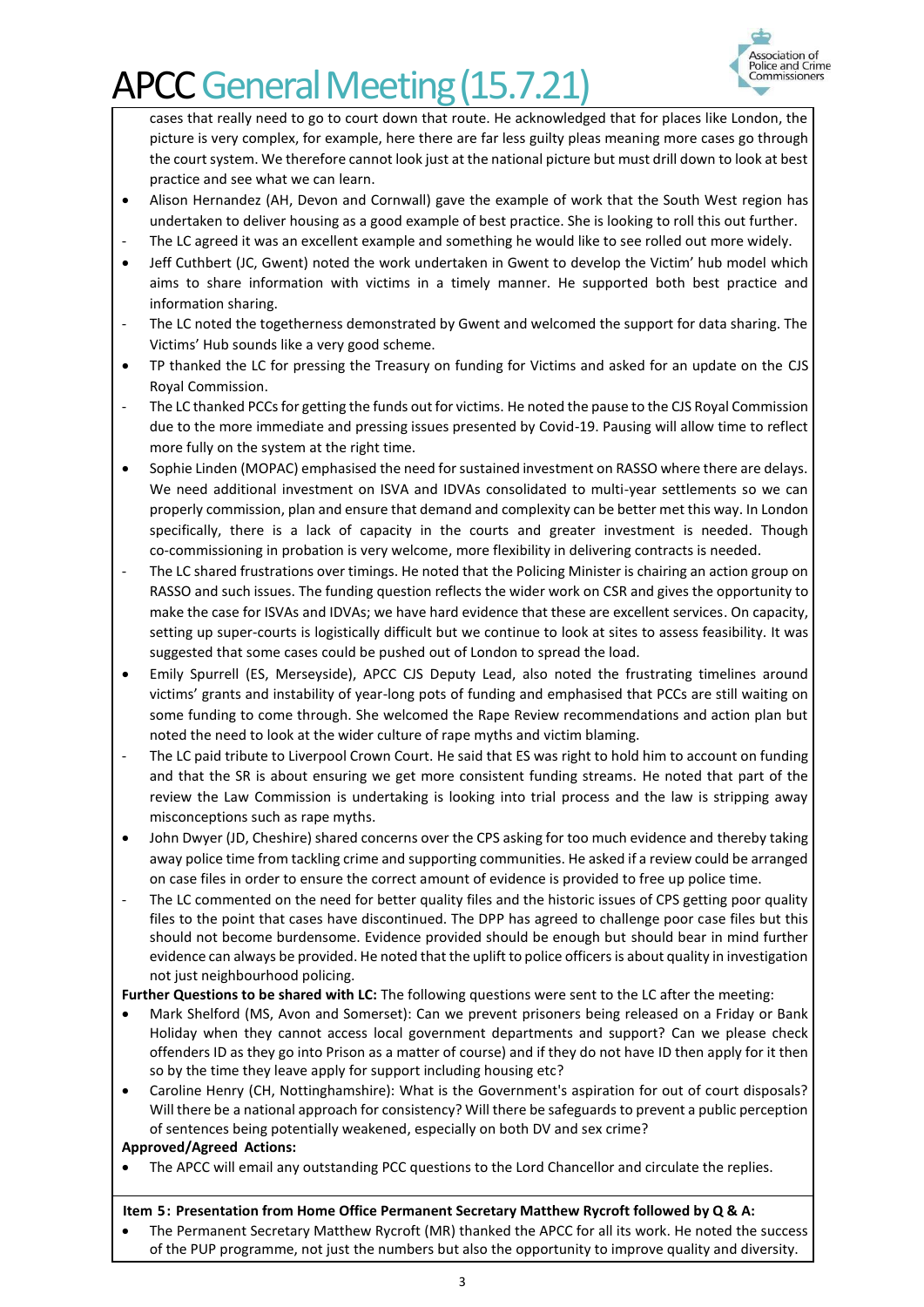

- On the Home Office role and priorities MR noted:
- The National Crime and Policing Measures set out key government priorities, but with scope for PCCs to reflect these appropriately in and for their own areas. PCCs would want to consider this in developing their Police and Crime Plans.
- The national Crime Plan will be published soon.
- There is a particular concern to use data to improve performance and transparency.
- Part 2 of the Dame Carol Black Independent Review of drugs has been published and the government would respond in the next couple of weeks. A new Joint Drugs Unit has been established in the Home Office – bringing together HO, DHSC, MOJ, DWP, DfE, and MHCLG. This will ensure a relentless focus on drugs across government given the strong links to crime, serious violence and acquisitive offending. tackling drug supply and demand would also be a key issue for the next CSR, where the government would be looking to match their ambition and investment. He noted the involvement of PCCs in the Project Adder pilots.
- MR also noted how public safety fitted into the overall mission of the Home Office. It was one of three missions alongside migration and borders and homeland security (terrorism, cyber-crime, etc), with other resource organised in cross-cutting capabilities.
- Finally, MR noted that Tricia Hayes was now the second Permanent Secretary in the Home Office. A new Director General would be appointed, in the interim Rachel Watson was'acting up' in the Director General role. The Home Office is embarked on a wider transformation programme – including addressing culture, use of tech and data, etc.

**Q&A:**

- MJ asked about the announcement of the review of the Funding Formula and sought a commitment a revised funding formula would be delivered, noting that there had been some false starts.
- MR reported that the Home Office is committed to making progress on the Funding Formula ASAP; the formula is out of date and funding needs to be distributed more fairly, and to support efficiency too.
- JD raised a concern about the bureaucracy for the recording of crime, particularly 'crimes within crimes' being recorded as separate offences, where the victim's experience is that one offence has been committed against them and they want it investigated. He asked the Permanent Secretary to review the Home Office counting rules which were not fit for purpose.
- MR undertook to take a look at the counting rules and get back; we all want to ensure the best possible service for victims and that victims are at centre of the process.
- KB highlighted the impact on victims and services where the release of Home Office funding was delayed. While Sussex had had its VRU and Grip Funding confirmed, it had not received the funding for the 'Teachable Moments' programme run by Brighton and Hove Albion in the Community, which was working on diversion for young people. It had been promised for June 25th, then for last week, but still had not arrived, and one programme had been shut. Could the Permanent Secretary please expedite this?
- MR responded by noting that this was probably about Home Office requirements that had to be met to release the funding. It was very disappointing if projects were being pulled because money that had been approved had not been released.
- MS said as a new PCC his impression was that the Home Office provided funding for specific issues, with a relatively short time to bid, and when awarded there was often a requirement to spend the money in a short period. A more strategic view would be welcome e.g. pre-announcing 'money for this will become available over the year' and not requiring it to be spend within a narrow time frame.
- MR would look into this point internally and report back.
- CH asked if the Home Office envisaged a role for PCCs in the Prevent and Protect Counter-terrorism work.
- MR said he would investigate and come back.
- Ben Adams (Staffordshire) asked about the balance between the NCA and regional work on SOC, etc., and felt that the ROCUs could end up becoming less regional and more national as the NCA role was expanded.
- MR noted that the Government's manifesto included a commitment to strengthen the NCA but added that there were several ways this could be done e.g increasing its national role and responsibilities or its involvement in regional arrangements, or both, or something else. He said that there is a broader issue of the status of the NCA and how it fits in the wider policing system: it is neither a government department, nor an independent statutory agency, nor a police force, although there are elements of all three. The reach of the NCA into the regions was an open question and the Home Office would appreciate PCCs continuing input into those discussion. The ultimate concern is that our shared fight on organised crime is being hampered by our system architecture.
- AB thanked the Home Office for its handling of the legacy issues in South Yorkshire, notably Hillsborough and the Rotherham CSE/CSA cases. He appreciated how helpful and sensitive Home Office officials had been in their handling of these difficult issues.
- Darryl Preston (Cambridgeshire) noted John Dwyer's earlier point and added that forces were also having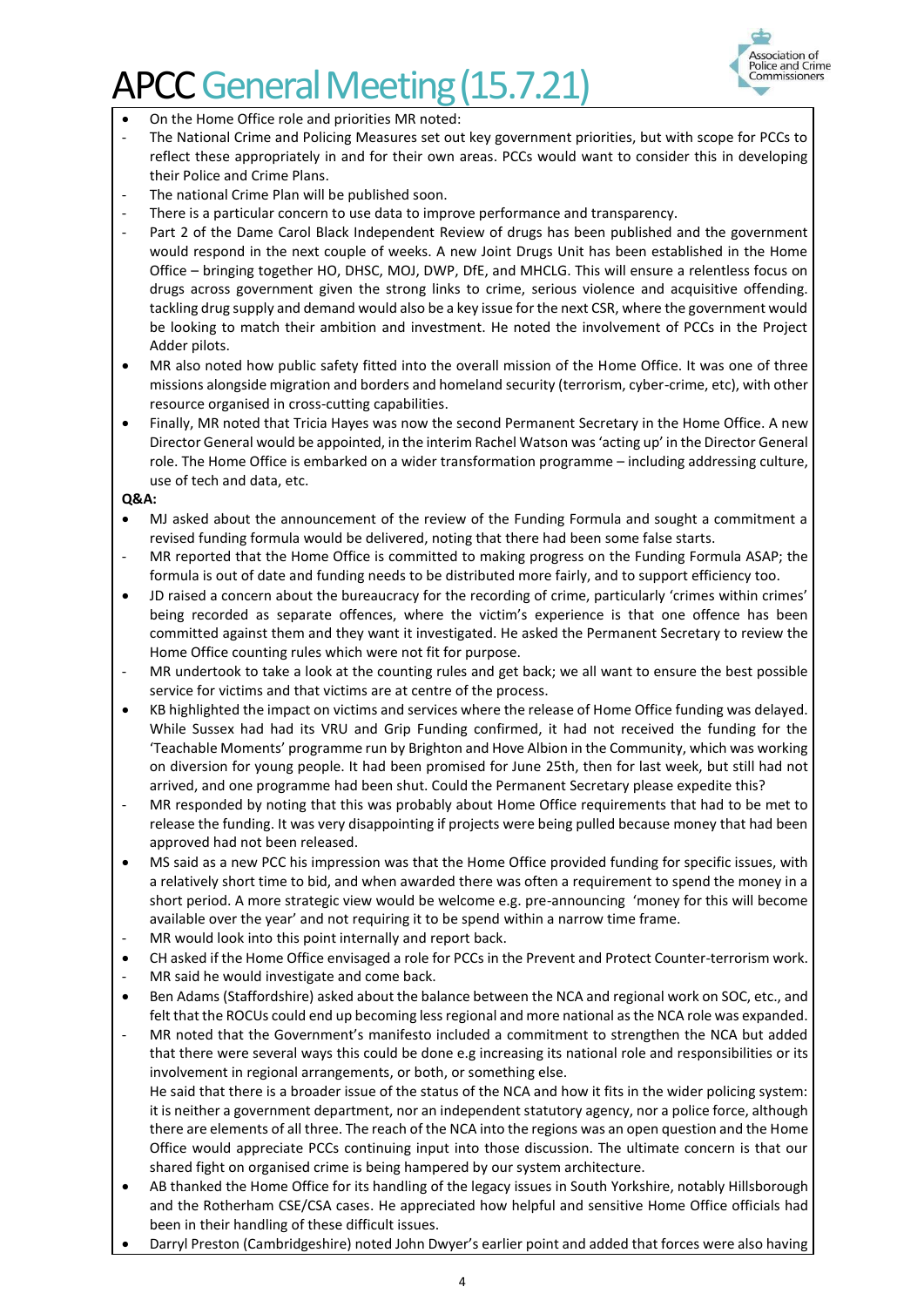

to record offences where a policing/CJS response was inappropriate (e.g. two ten year olds sharing a sexual image and this being recorded as a sexual offence).

MR agreed there needed to have a proportionate response, and this was an issue/area that needed to be worked through earlier. He noted the Home Office focus on ethics, with the report on the Windrush scandal providing a focus that was helping to drive a wider transformation programme, which was putting an ethnical decision framework at the centre of things.

#### **Item 6: Presentation from Domestic Abuse Commissioner Nicole Jacobs followed by Q & A: (Chaired by Donna Jones – APCC Joint Victims lead)**

- Donna Jones (Hampshire) introduced Nicole Jacobs (NJ), as the first Domestic Abuse Commissioner. NJ introduced her role and that of her office. The office of the Domestic Abuse Commissioner is an armslength body, set up to advise and hold the government to account. The DA office was created as a recognition that reform is needed. Systems have not kept pace with the evolving view of what constitutes domestic abuse.
- NJ set out some key statistics:
- $\circ$  50% of sexual violence and stalking is related to domestic abuse, with a huge overlap between domestic abuse and other violence. NJ therefore sees the role of commissioner as cross cutting with wider areas.
- o 2.3 million adults were affected by domestic abuse in the year ending March 2021. This is a hugely prevalent issue when compared to the amount we struggle to deal with. Despite the fact that many who suffer abuse do not report it the police, it still takes up a large volume of police time.
- The interim HMICFRS report suggests a need for a step change in culture. Domestic abuse does not sit in one area, and we need a coordinated community response informed by lived experience. Health, housing, charities etc. must be aligned and early interventions are needed.
- NJ noted that sustained funding is needed to build a coherent picture for individuals in the system and for the specialist services which are so valuable for victims and survivors. Sharing learning across areas and working in consortium to share specialist services for groups are both key.
- Covid-19 has driven up service demand with an increased uptake of community-based services. NJ noted there is an ongoing call with stakeholders on the impacts of Covid.
- A report commissioned by Safe Lives about court support highlighted the lack of support in relation to the family court. Changes are need and this will be a priority of the DA office. NJ asked PCCs to consider what support is available in their areas.
- The Domestic Abuse Act provides good provisions for new offences which the DA office is tracking. They will work with THE APCC to communicate those implementation dates.
- As a priority NJ's office is mapping community based services in order to understand what is available. This will influence Spending Review bids and the Victims' Funding Strategy. The aim is to complete this by August. The office is also looking into an oversight mechanism for reviews to ensure recommendations get taken forward and investment pays off.

### **Q & A:**

- CH asked if PCCs have been involved in the community based services mapping? She also noted that the DA Duty on Local Authorities will have a big impact on the agenda locally. Does the DA Commissioner have any thoughts on how PCCs can ensure consistency of approaches across their areas?
- The DA Commissioner commented that to avoid complicating the picture they had not asked PCCs to send the survey. She said that there is need to build strong strategic partnerships and mapping is a good place to start. She noted that there is a clear tension is around budgets as they do not sit with one entity and are a shared problem, so it is a case of coming together. There is a need for strong leadership.
- TP noted the increase of cases in his area with only 50% willing to go through court, did the DAC have evidence as to why this is? And why do victims and children have to move and not perpetrators?
- The DA Commissioner noted there is a reasonable expectation of collecting evidence from police or victim as why a victim does not want to go ahead but this should be fast tracked. We need to understand what needs to put in place to support those callouts and victims, officers need skill and training to protect and link to services for victims. We need evidence on what works best and can give more support on how perpetrators are dealt with in different areas. The Home Office is drafting a perpetrator strategy which could do this. She noted the perpetrator reference group which she chairs, hopefully work stemming from this will have influence.
- ES asked about the efficacy of the blunt/safe knives scheme and whether it dies reduce the risk of stabbing?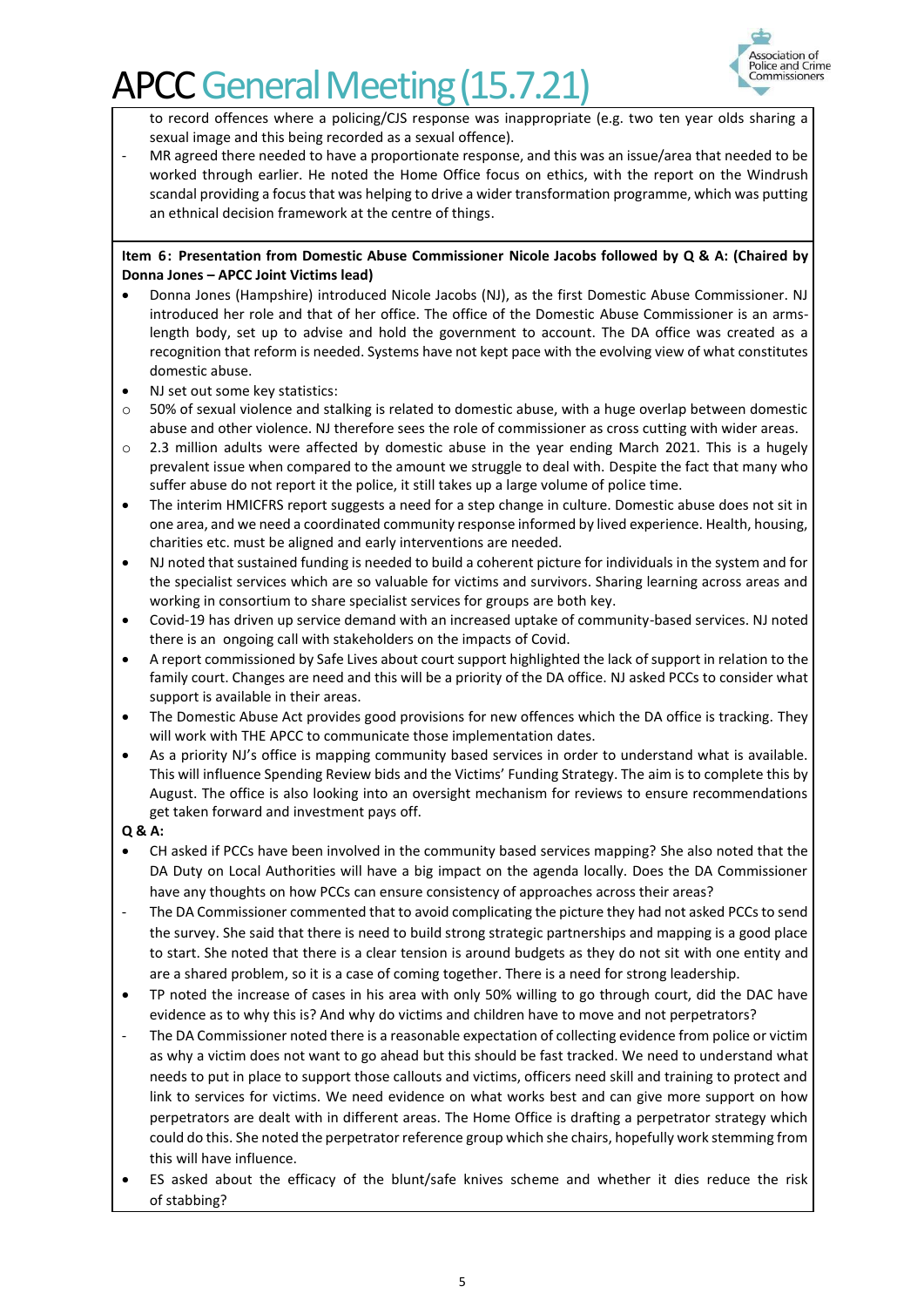

- The DA Commissioner agreed she understood the logic but commented that she felt it was 'gimmicky' as it does not get to the core issue. Though knives are a common method of harm, there is an argument that a perpetrator would find another way if harm were meant.
- KB expressed an interest in joining the perpetrator group. She was one of the first areas to fund Drive and is undertaking a perpetrator project. She asked we work with service providers to improve professionalism, to ensure fair and open competition between them and allow PCCs to choose the best service for their area.
- The DA Commissioner agree that we need to understand and know outcomes and standards; it is something that is on her mind and will be looking into.

### **Approved/Agreed Action:**

• NJ agreed to share slides.

### **Item 7: APCC Business and Portfolio Updates (Part 1 continued): Item 7.1: Police Digital Service (PDS):**

• Stephen Mold (Northamptonshire), Chair of the PDS, updated members the PDS AGM will be held on Thursday July 28<sup>th</sup>. The PDS is also expanding and improving on the National Management Centre. AH raised a key point about PCCs linking into the Single Online Home.

### **Item 7.2: BlueLight Commercial:**

• MS, Chair of BlueLight Commercial, noted that the update on all the activity BlueLight Commercial the Company was undertaking could be found in the meeting papers. He highlighted the need to have a conversation on the future sustainability of the Company and that should start soon. While the Home Office had agreed to fund the Company for its first 3 years if it did not continue to fund it thereafter then other options such as subscriptions would need to be considered. The Board were meeting later in the day to begin that discussion. MJ mentioned that BLC had done some incredible work and was making a big difference.

### **Approved/Agreed Actions:**

• The APCC will field and send PCC questions regarding both PDS and BLC respectively and circulate the responses back.

### **Item 8: In conversation with Rt Hon David Lammy MP Shadow Secretary of State for Justice and Shadow Lord Chancellor:**

- Alison Lowe (AL, West Yorkshire), APCC Lead on EDHR, introduced Rt Hon David Lammy (DL) MP, the Shadow Lord Chancellor and Shadow Secretary of State for Justice. AL outlined DL would be talking about race disparity and disproportionality in the Criminal Justice System, as highlighted by his 201[7 report.](https://assets.publishing.service.gov.uk/government/uploads/system/uploads/attachment_data/file/643001/lammy-review-final-report.pdf)
- DL stated that the Lammy Review was a cross-party initiative that was received favourably. David compared the reception to his Review with that received by the Government's Commission on Race and Ethnic Disparities' [report](https://assets.publishing.service.gov.uk/government/uploads/system/uploads/attachment_data/file/974507/20210331_-_CRED_Report_-_FINAL_-_Web_Accessible.pdf) earlier this year.
- DL observed that since the publication of his Review race disparities in the CJS had got worse: a higher percentage of young people involve in the YJS are now from Black, Asian and Minority Ethnic (BAME) backgrounds; diversity amongst the senior judiciary had not improved; there has been no marked increase in the percentage of Black officers in the police workforce.
- DL stated that it was essential to address race disparities, particularly when Serious Violence is blighting all our communities. He stated his disappointment that the Government has disbanded the Serious Violence Task Force.
- DL underlined the importance of PCCs looking closely at equality impacts and ensuring that Community Scrutiny Panels are made up of members from diverse communities. He stated that in parts of the country with low population diversity, Black communities can easily feel very targeted by some policing methods. DL emphasised the key role that PCCs can play as leaders in challenging overrepresentation.
- DL also stated the importance of consider the needs of Gypsy, Roma, and Traveller (GRT) communities. **Q & A:**
	- AL then invited DL to answer the following pre-submitted questions:
- **I**f there was one thing that we could do as PCCs/Deputy Mayors for Policing and Crime to positively impact the overrepresentation of Black people within the CJS, what would that be?
- DL stated that there is no one 'silver bullet', but underlined factors including the quality of legal advice young people receive when in custody; poor performance of Youth Offender Teams (YOTs) in terms of rehabilitation; and the importance of youth diversion.
- How can we improve confidence for people from Black and Racial Minority (BRM) communities in regard to recruitment in the Criminal Justice agencies, particularly around the vetting systems?
- DL underlined the need for greater flexibility in terms of addressing the low level of Black representation